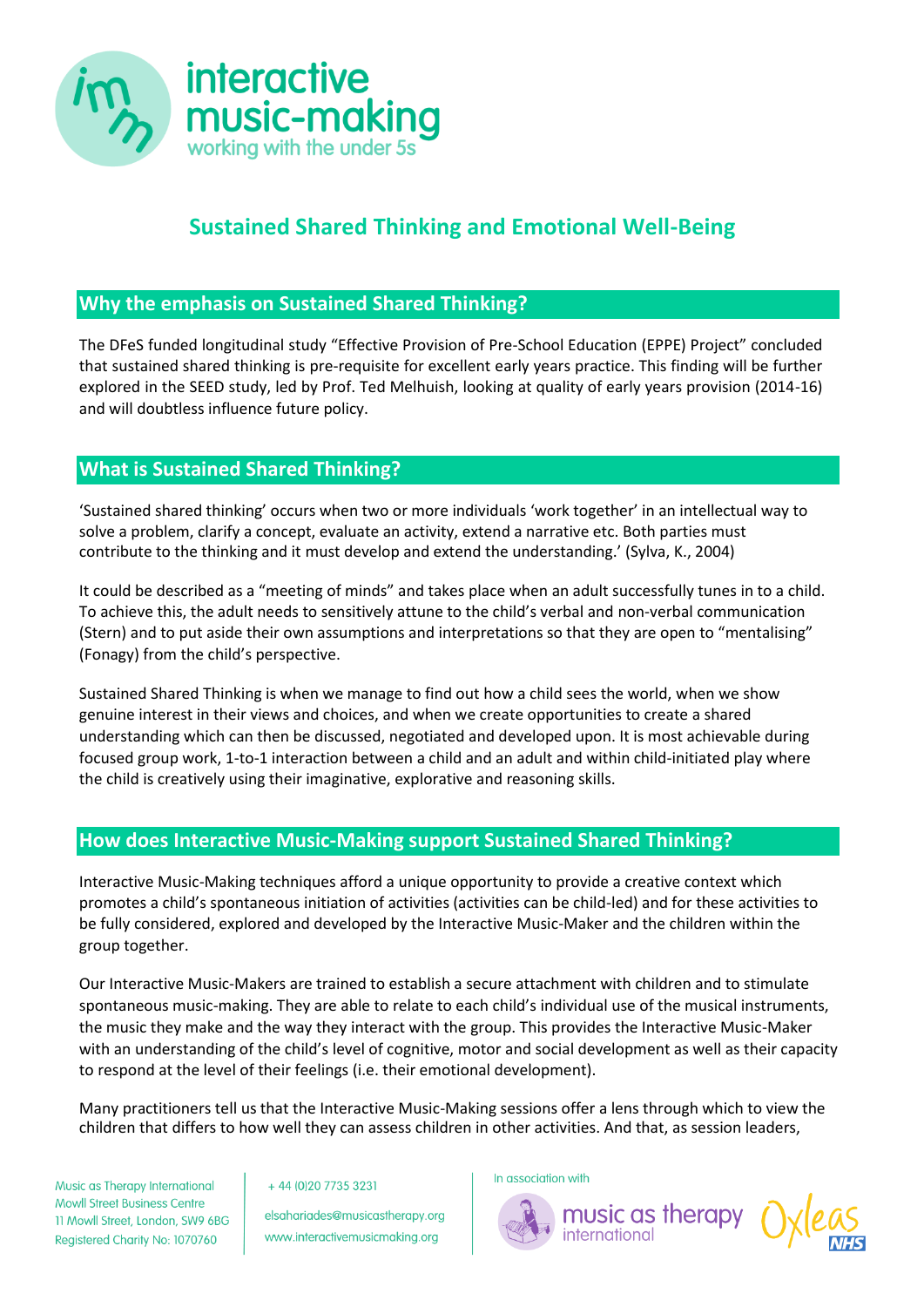

they have ample opportunities to model sharing ideas and creative thinking, to offer opportunities to practice social interaction techniques and to explore cause and effect, both in simple terms and in terms of how this can positively inform children's behaviour.

**The following pages illustrate how Interactive Music-Making supports the Sustained Shared Thinking and Emotional Well-Being Scale.**

**The Sustained Shared Thinking and Emotional Well-Being Scale comprises 5 sub-scales and 14 items. The table below details these, with examples of how Interactive Music-Making fits in the right hand column**:

## **1) Building trust, confidence and independence**

"I had a very active 2 year-old who preferred to run than sit! I joined him 'running' using the beat of the music to mimic his actions ... All activities were active first and then we encouraged him to slow down with the music."

*(Interactive Music-Maker, 2013)*

"C.'s confidence has increased and as it was a small group he could really take the lead in some activities…" *(Interactive Music-Maker*, *2014)*

> "The nursery children are benefitting from attention in a small group." *Nursery Manager, 2014)*

#### **Self-regulation and social development**

- Influencing the music of others (conducting)
- Following instructions
- Impulse control
- Channelling energy
- Co-operative play
- Copying others
- Showing and recognising feelings
- Forming positive relationships
- Controlled movements for quieter sounds
- Care of the musical instruments

#### **Encouraging choices and independent play**

- Choosing instruments
- Choosing activities
- Creating activities
- Leading activities
- Producing different sounds
- **Singing & vocalising**

#### **Planning for small group and individual interactions/ adult deployment**

- Small group working
- Following instructions
- Listening to others' music-making
- Leading activities
- Influencing the music of others (conducting)
- **1-to-1 music-making with session leader** within group session

Music as Therapy International **Mowll Street Business Centre** 11 Mowll Street, London, SW9 6BG Registered Charity No: 1070760

#### +44 (0) 20 7735 3231

elsahariades@musicastherapy.org www.interactivemusicmaking.org



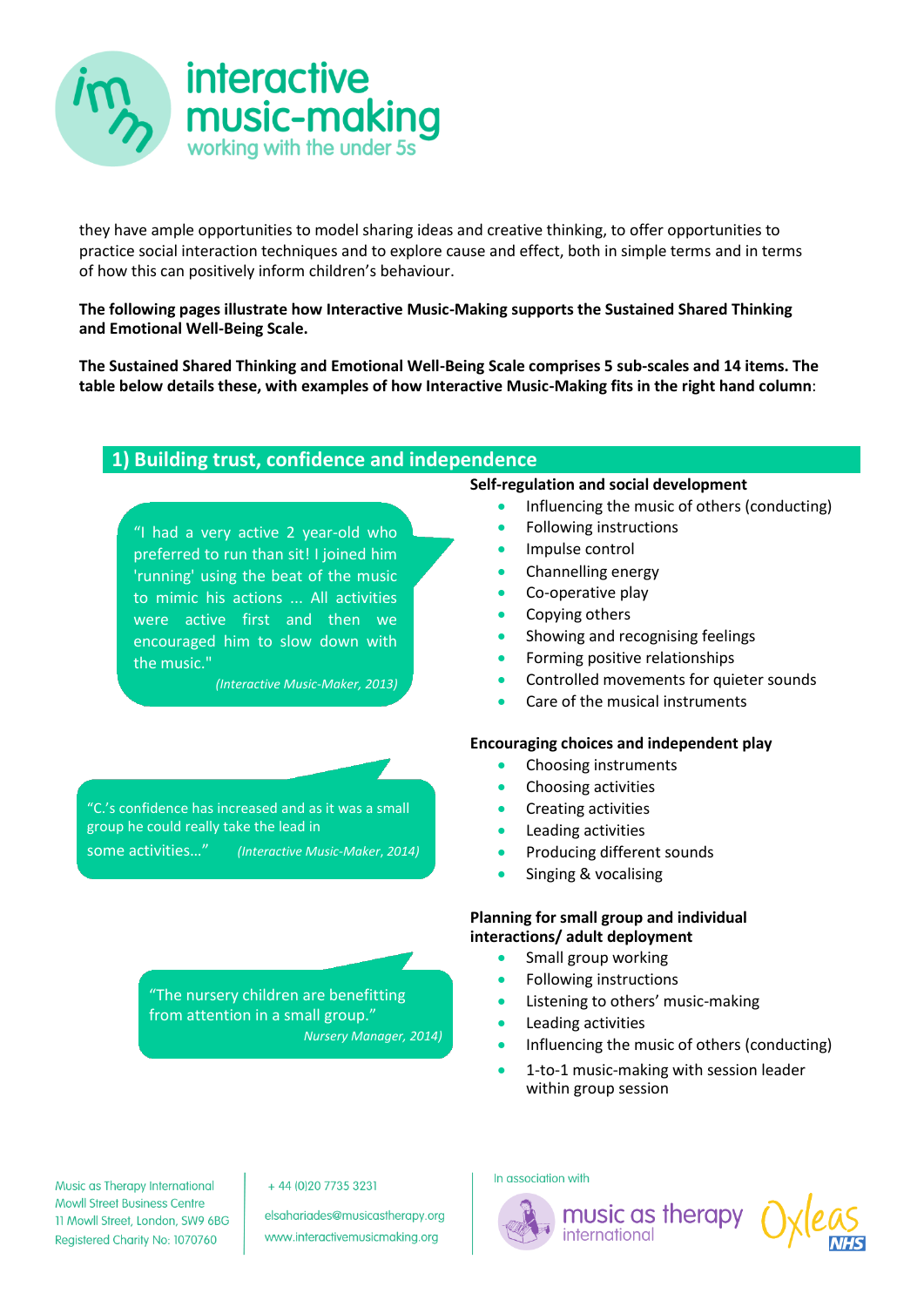

| 2) Social and emotional well-being |                                                                                                                                                                                                                                                                                                                                                                       |
|------------------------------------|-----------------------------------------------------------------------------------------------------------------------------------------------------------------------------------------------------------------------------------------------------------------------------------------------------------------------------------------------------------------------|
|                                    | Supporting socio-emotional wellbeing<br>Showing and recognising feelings<br>Translating feelings into musical sound<br>Self-expression (verbal & non-verbal)<br>Forming positive relationships<br>Unconditional positive regard of the session<br>leader                                                                                                              |
| to join in the activity."          | "Ethan was anxious and mistrustful withdrawing from the activity and putting his<br>hands behind his back. [Through IMM] he was able to work through his anxieties to<br>realise that he would not be made to do anything that he was unsure of or that<br>made him anxious; that he was in a safe environment if he did feel able<br>(Interactive Music-Maker, 2014) |

Music as Therapy International **Mowll Street Business Centre** 11 Mowll Street, London, SW9 6BG Registered Charity No: 1070760

+44 (0) 20 7735 3231

elsahariades@musicastherapy.org www.interactivemusicmaking.org



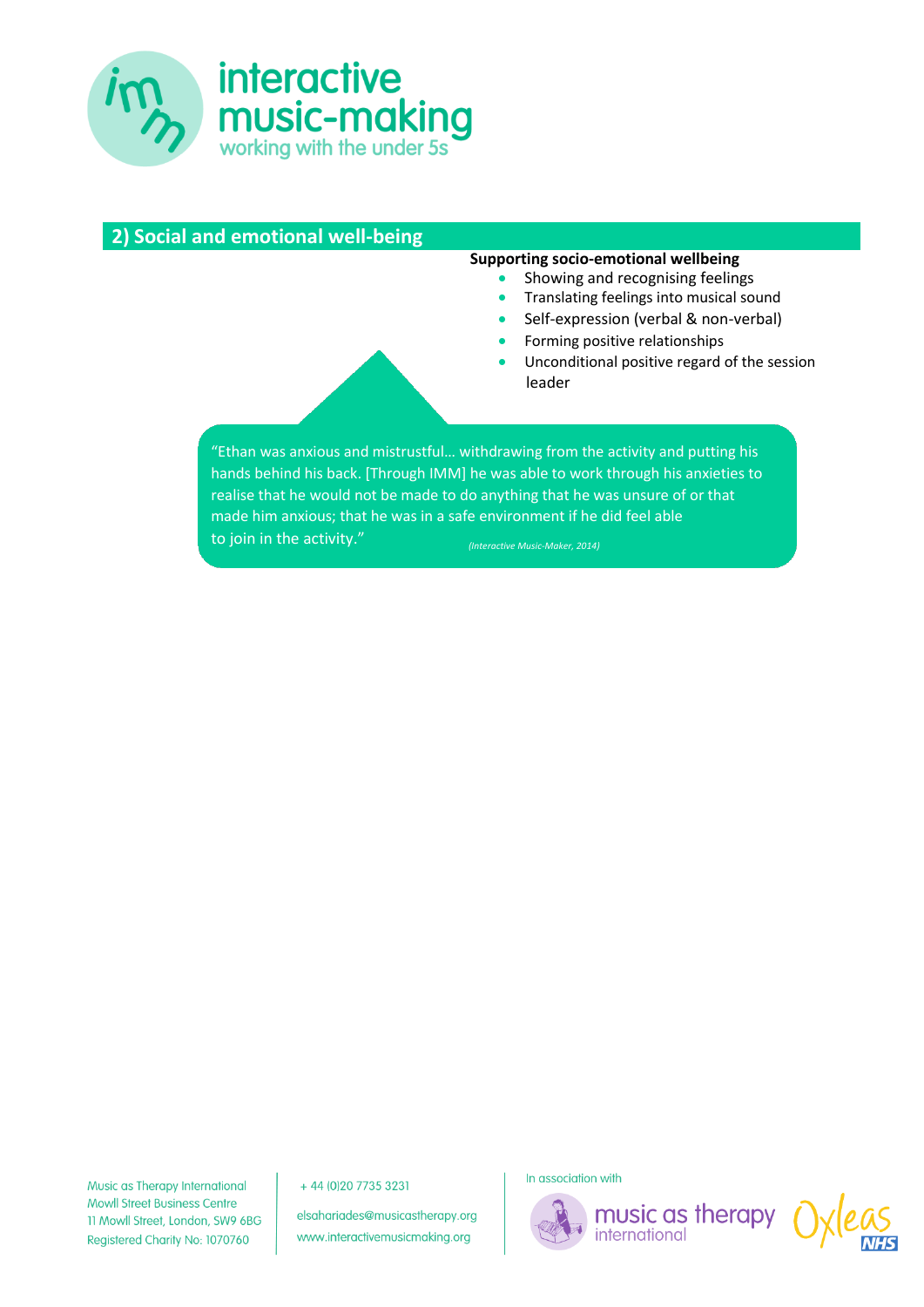

## **3) Supporting and extending language and communication**

With the Interactive Music-Maker's help, Alice takes the musical instrument box to each member of the group so they can choose what they want to play. When the group music-making begins, the Interactive Music-Maker notices how they children show off their sounds to each other, how they watch the ways in which others play their instruments and try these out on their own instruments.

The Interactive Music-Maker chooses Christian to take a solo, singing: "And now it's Christian's turn to play." While Christian plays, the Interactive Music-Maker notices some fidgeting. She sings gently, "We are listening to Christian. It's Christian's turn to play. Abby are you listening to Christian? It's Christian's turn to play." At the end of Christian's turn, the group play together once more alert to hear who will be chosen next.

"We had a young child who had no words, literally. By her second IMM session she was using words and she'd made significant progress (in speaking) after 4 weeks." *Interactive Music-Maker, 2013*

#### **Encouraging children to interact with others**

- Small group working
- Listening to others' music-making
- Singing & vocalising together
- Watching within musical activities
- Waiting within musical activities
- Turn-taking
- Swapping places
- Copying others
- Talking about the music and actions of others

#### **Staff actively listen to children and encourage children to listen**

- Following instructions
- **•** Listening to others' music-making
- Listening to own music-making
- **•** Hearing different sounds
- Producing different sounds
- Singing & vocalising
- Session leaders attuning to the child and adjust their music to match the music made by the child (speed, volume and intensity)

#### **Staff support children's language use**

- Use of song
- Leaving space in songs to encourage children to supply words
- Pre-verbal (non-verbal) vocalisation
- Focused listening
- Exploring concepts within musical activities (e.g. high, low, up, down, big, small)

music as therapy

international

- Reinforcing known language
- Introducing new language

Music as Therapy International **Mowll Street Business Centre** 11 Mowll Street, London, SW9 6BG Registered Charity No: 1070760

+44 (0) 20 7735 3231

elsahariades@musicastherapy.org www.interactivemusicmaking.org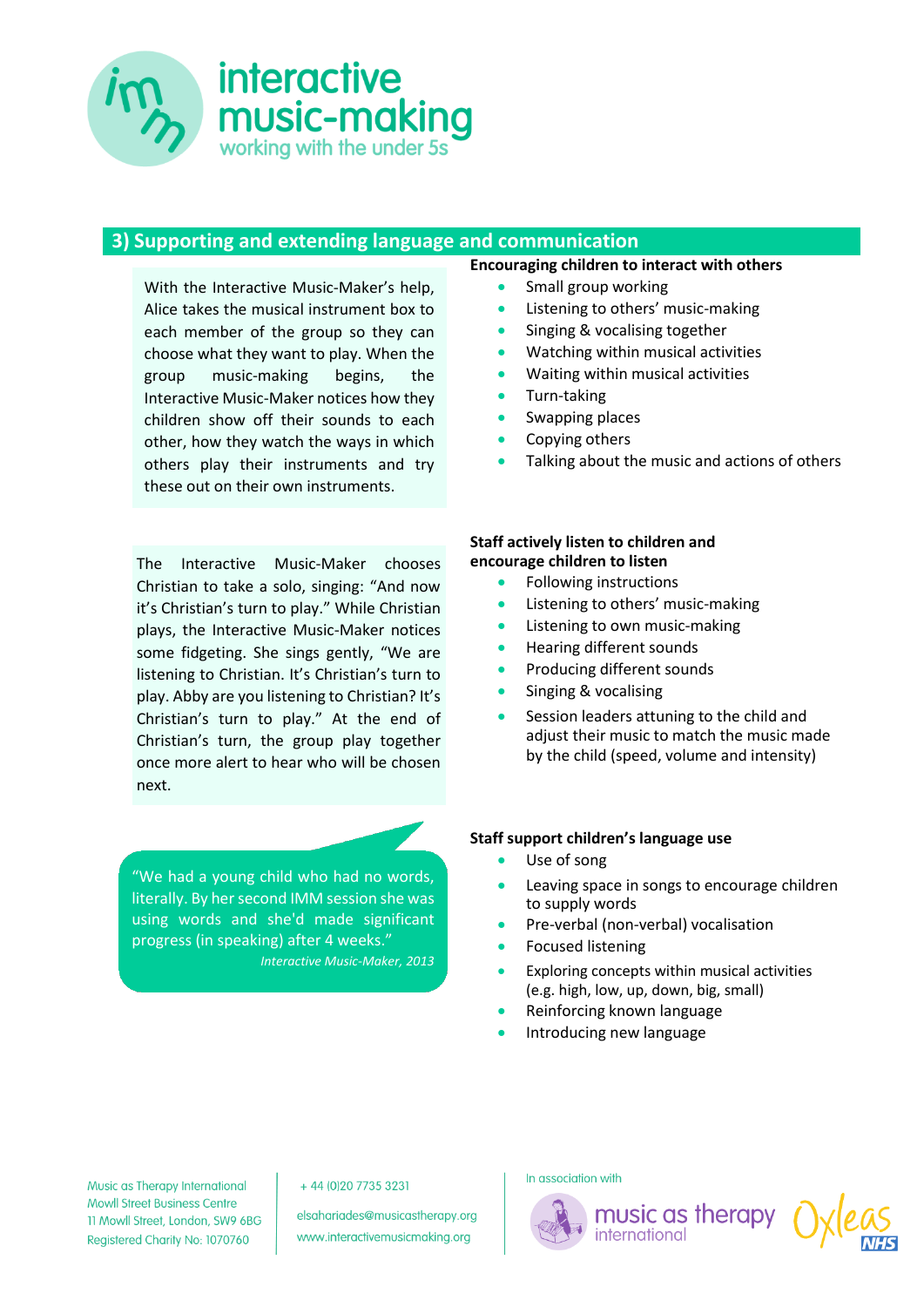

#### **Sensitive responsiveness**

- Attuning to the child (volume, pitch and intensity)
- Flexible use of the musical instrument
- Flexible choice of activities
- Unconditional Positive Regard

"By using the technique of mirroring his actions with vocalisations and music Joshua started to demonstrate shared attention by looking, pausing, smiling and laughing. We were able to extend on this to basic turn taking and Joshua copying an adult's vocalisations. Joshua even started to initiate the interactions with and adult and make requests for activities by starting to make the corresponding sounds and looking at an adult." *(Interactive Music-Maker, 2015)*

Music as Therapy International **Mowll Street Business Centre** 11 Mowll Street, London, SW9 6BG Registered Charity No: 1070760

+44 (0) 20 7735 3231

elsahariades@musicastherapy.org www.interactivemusicmaking.org

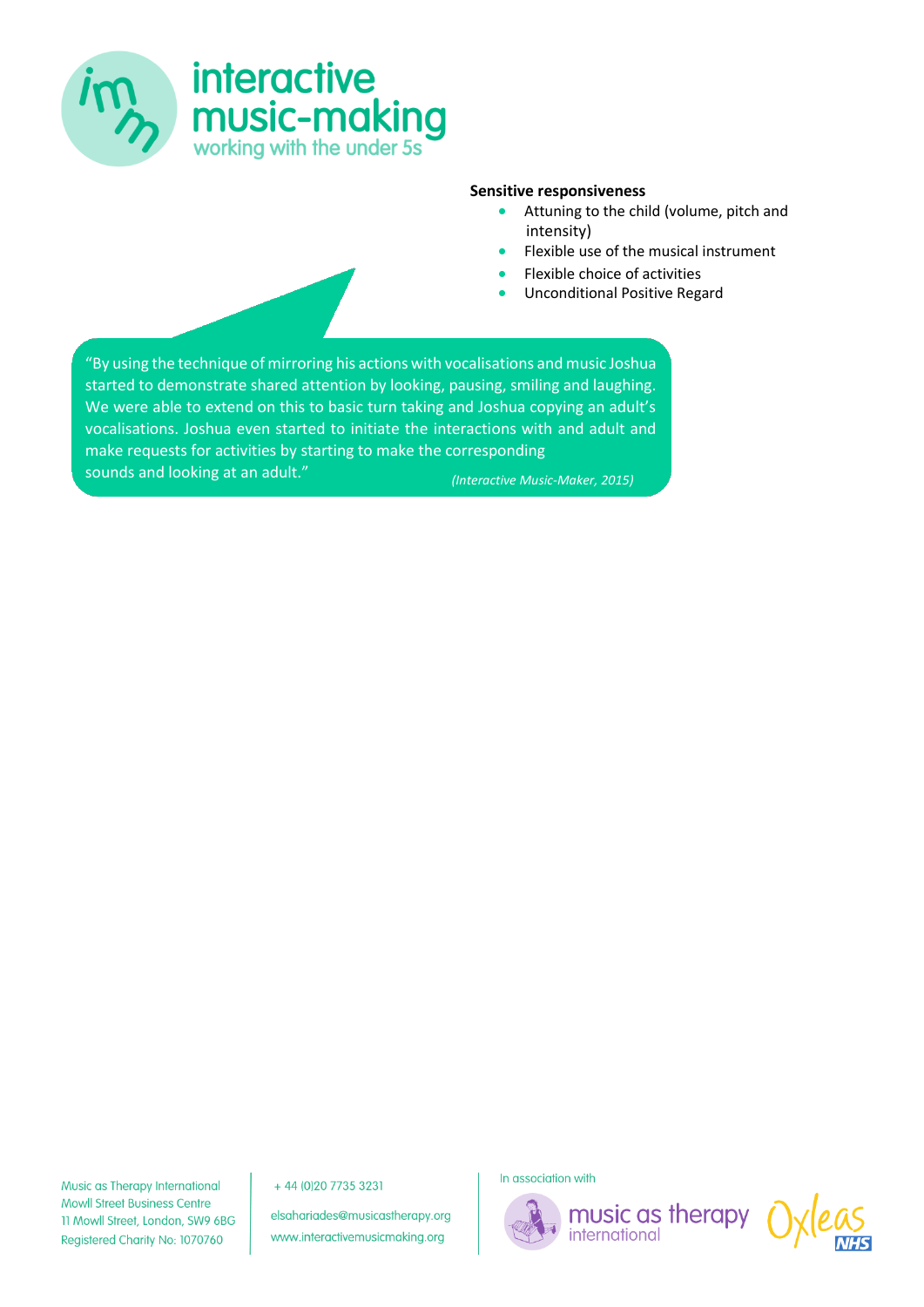# **interactive** music-making working with the under 5s

"One child appeared anxious, he seemed to dislike the other children playing loudly. During his turn his playing style was fast but quiet and this gave the opportunity for the other children to experience a more controlled way of playing as well as providing the child with a means of expressing and sharing his

feelings."

noises."

## **4) Supporting learning and critical thinking**

**Supporting curiosity and problem solving**

- Listening to others' music-making
- Trying new instruments and ways of playing
- Taking risks
- Negotiating peers (overcoming shared challenges)
- Accommodating preferences of others
- Sharing

"In 'Old Mac Donald had a farm' one child named all of the animals while another child made two of the animal

*Interactive Music-Maker, 2013*

*Interactive Music-Maker, 2013*

## "I observed a child hit a drum, look at the drum and hit it again, he then moved his body up and down in conjunction with every subsequent beat that he made on the drum. He was experiencing and practising cause and effect." *Interactive Music-Maker, 2013*

"The children love it when we do the Grand old Duke of York with a parachute. Because they are actually physically doing the "ups" and the "downs" the concept makes perfect sense to them and most of all we are having loads of fun."

*Interactive Music-Maker, 2013*

### **Encouraging sustained, shared thinking during story time**

- **Creating musical stories**
- Finding sound effects for stories
- Offering vocal sounds for animals
- Adding details to stories

## **Encouraging sustained, shared thinking in investigation and exploration**

- Playing different instruments
- Exploring range of sound qualities
- Exploring range of visual and tactile qualities
- Inventing new ways of playing
- Copying others' ways of playing

#### **Supporting concept development and higher order thinking**

- Exploring concepts within musical activities (e.g. high, low, up, down, big, small)
- Reinforcing known language

international

- Introducing new language
- Asking questions
- Thinking about why things in the session have happened

Music as Therapy International **Mowll Street Business Centre** 11 Mowll Street, London, SW9 6BG Registered Charity No: 1070760

#### +44 (0) 20 7735 3231

elsahariades@musicastherapy.org www.interactivemusicmaking.org